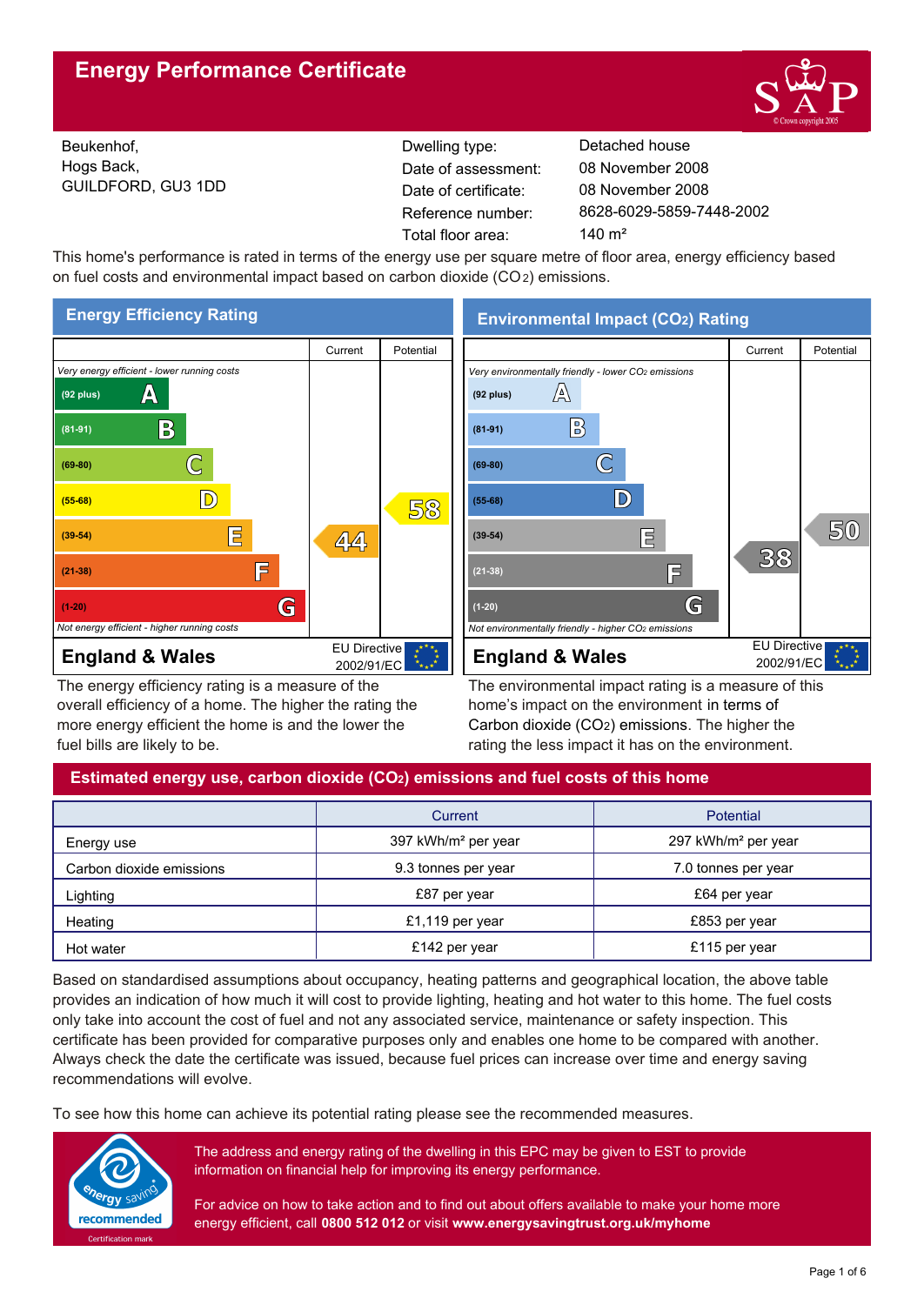## **About this document**

The Energy Performance Certificate for this dwelling was produced following an energy assessment undertaken by a qualified assessor, accredited by Elmhurst Energy Systems, to a scheme authorised by the Government. This certificate was produced using the RdSAP 2005 assessment methodology and has been produced under the Energy Performance of Buildings (Certificates and Inspections) (England and Wales) Regulations 2007 as amended. A copy of the certificate has been lodged on a national register.

| Assessor's accreditation number: | EES/002004                                     |
|----------------------------------|------------------------------------------------|
| Assessor's name:                 | Gary John Ryan                                 |
| Company name/trading name:       | <b>Energy Assess UK Limited</b>                |
| Address:                         | 5 Bryanstone Close, Guildford, Surrey, GU2 9UJ |
| Phone number:                    | 07894 801 963                                  |
| Fax number:                      | 01483 829557                                   |
| E-mail address:                  | gary@energyassessuk.com                        |
| Related party disclosure:        |                                                |

## **If you have a complaint or wish to confirm that the certificate is genuine**

Details of the assessor and the relevant accreditation scheme are as above. You can get contact details of the accreditation scheme from their website at www.elmhurstenergy.co.uk together with details of their procedures for confirming authenticity of a certificate and for making a complaint.

## **About the building's performance ratings**

The ratings on the certificate provide a measure of the building's overall energy efficiency and its environmental impact, calculated in accordance with a national methodology that takes into account factors such as insulation, heating and hot water systems, ventilation and fuels used. The average Energy Efficiency Rating for a dwelling in England and Wales is band E (rating 46).

Not all buildings are used in the same way, so energy ratings use 'standard occupancy' assumptions which may be different from the specific way you use your home. Different methods of calculation are used for homes and for other buildings. Details can be found at www.communities.gov.uk/epbd.

Buildings that are more energy efficient use less energy, save money and help protect the environment. A building with a rating of 100 would cost almost nothing to heat and light and would cause almost no carbon emissions. The potential ratings on the certificate describe how close this building could get to 100 if all the cost effective recommended improvements were implemented.

## **About the impact of buildings on the environment**

One of the biggest contributors to global warming is carbon dioxide. The way we use energy in buildings causes emissions of carbon. The energy we use for heating, lighting and power in homes produces over a quarter of the UK's carbon dioxide emissions and other buildings produce a further one-sixth.

The average household causes about 6 tonnes of carbon dioxide every year. Adopting the recommendations in this report can reduce emissions and protect the environment. You could reduce emissions even more by switching to renewable energy sources. In addition there are many simple everyday measures that will save money, improve comfort and reduce the impact on the environment. Some examples are given at the end of this report.

#### **Visit the Government's website at www.communities.gov.uk/epbd to:**

- Find how to confirm the authenticity of an energy performance certificate
- Find how to make a complaint about a certificate or the assessor who produced it •
- Learn more about the national register where this certificate has been lodged •
- Learn more about energy efficiency and reducing energy consumption •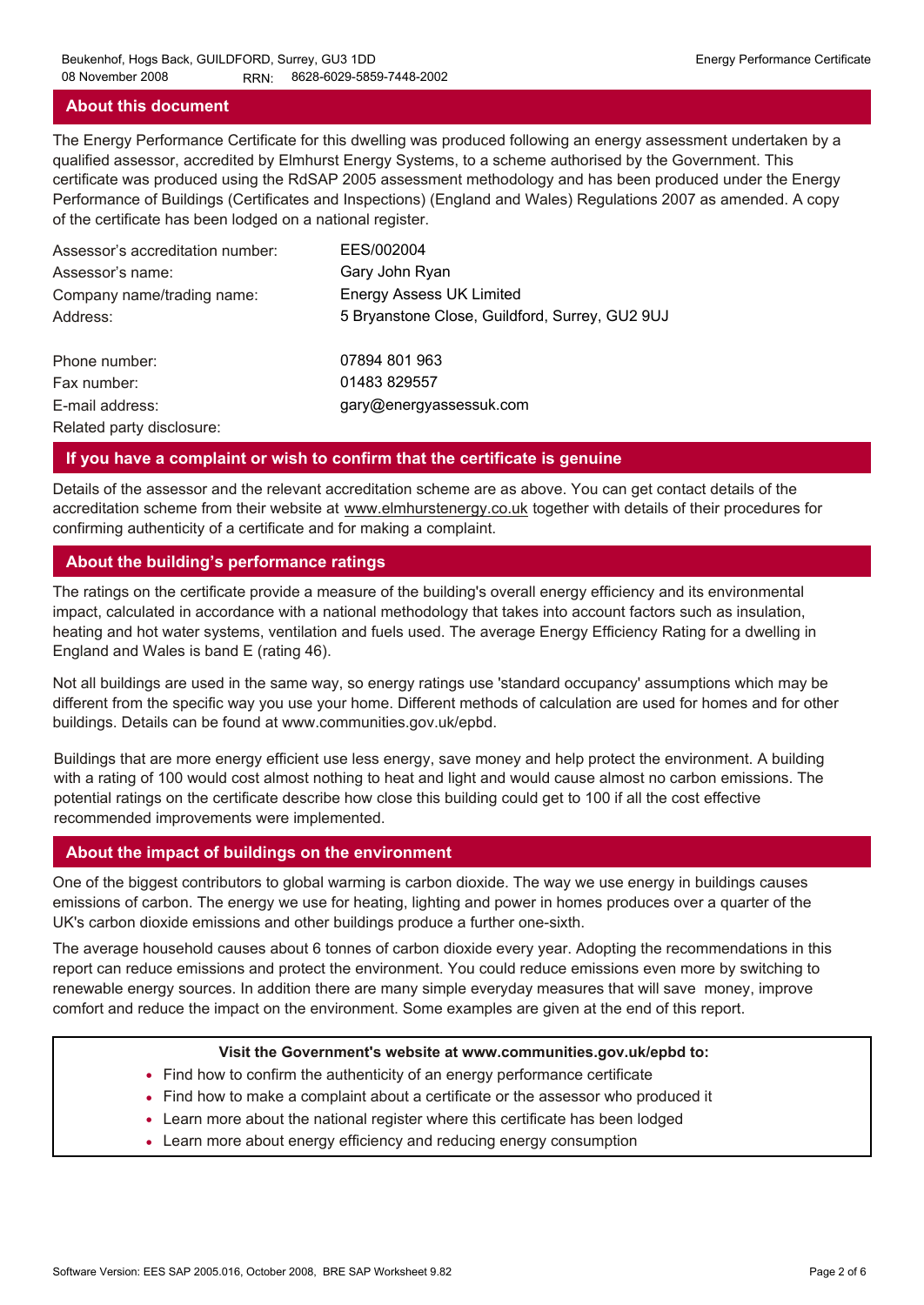# Recommended measures to improve this home's energy performance

Beukenhof, Hogs Back, GUILDFORD, GU3 1DD Date of certificate:

Reference number: 8628-6029-5859-7448-2002 08 November 2008

## **Summary of this home's energy performance related features**

The following is an assessment of the key individual elements that have an impact on this home's performance rating. Each element is assessed against the following scale: Very poor / Poor / Average / Good / Very good.

| Elements                         | Description                                                                                  | Current performance      |                        |
|----------------------------------|----------------------------------------------------------------------------------------------|--------------------------|------------------------|
|                                  |                                                                                              | <b>Energy Efficiency</b> | Environmental          |
| Walls                            | Cavity wall, as built, no insulation (assumed)<br>Cavity wall, as built, insulated (assumed) | Poor<br>Good             | Poor<br>Good           |
| Roof                             | Flat, no insulation (assumed)<br>Roof room(s), no insulation (assumed)                       | Very poor<br>Very poor   | Very poor<br>Very poor |
| Floor                            | Suspended, no insulation (assumed)                                                           |                          |                        |
| Windows                          | Fully double glazed                                                                          | Good                     | Good                   |
| Main heating                     | Boiler and radiators, mains gas                                                              | Good                     | Good                   |
| Main heating controls            | Programmer, TRVs and bypass                                                                  | Poor                     | Poor                   |
| Secondary heating                | None                                                                                         |                          |                        |
| Hot water                        | From main system                                                                             | Good                     | Good                   |
| Lighting                         | Low energy lighting in 64% of fixed outlets                                                  | Good                     | Good                   |
| Current energy efficiency rating |                                                                                              | E 44                     |                        |
|                                  | Current environmental impact (CO2) rating                                                    |                          | $F$ 38                 |

## **Low and zero carbon energy sources**

None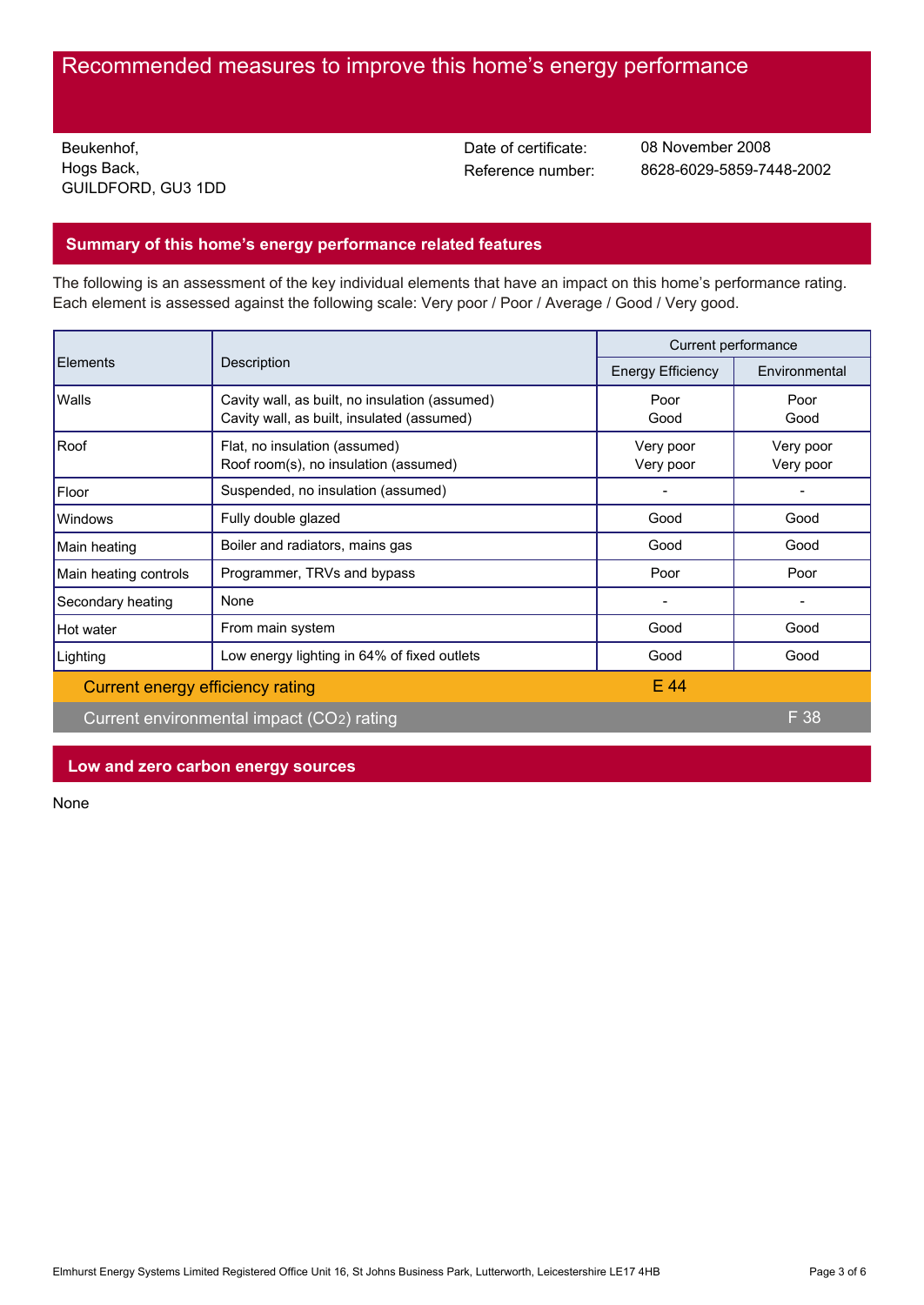## **Recommendations**

The measures below are cost effective. The performance ratings after improvement listed below are cumulative, that is they assume the improvements have been installed in the order that they appear in the table.

|                                                | <b>Typical savings</b> | Performance ratings after improvement |                      |  |  |  |
|------------------------------------------------|------------------------|---------------------------------------|----------------------|--|--|--|
| Lower cost measures (up to £500)               | per year               | Energy efficiency                     | Environmental impact |  |  |  |
| Cavity wall insulation<br>1                    | £95                    | E 48                                  | E 42                 |  |  |  |
| 2 Low energy lighting for all fixed outlets    | £18                    | E 49                                  | E 42                 |  |  |  |
| 3 Upgrade heating controls                     | £72                    | E 52                                  | E 45                 |  |  |  |
| Sub-total                                      | £185                   |                                       |                      |  |  |  |
| Higher cost measures (over £500)               |                        |                                       |                      |  |  |  |
| 4 Replace boiler with Band A condensing boiler | £131                   | D 58                                  | E 50                 |  |  |  |
| <b>Total</b>                                   | £316                   |                                       |                      |  |  |  |
| Potential energy efficiency rating             |                        | D 58                                  |                      |  |  |  |
| Potential environmental impact (CO2) rating    |                        |                                       | E 50                 |  |  |  |

## **Further measures to achieve even higher standards**

The further measures listed below should be considered in addition to those already specified if aiming for the highest possible standards for this home. However you should check the conditions in any covenants, planning conditions, warranties or sale contracts.

| 5 Solar water heating                      | £23  | D 59 | E 51 |
|--------------------------------------------|------|------|------|
| 6 Solar photovoltaic panels, 2.5 kWp       | £150 | D 66 | D 58 |
| <b>Enhanced energy efficiency rating</b>   |      | D 66 |      |
| Enhanced environmental impact (CO2) rating |      |      | D 58 |

Improvements to the energy efficiency and environmental impact ratings will usually be in step with each other. However, they can sometimes diverge because reduced energy costs are not always accompanied by a reduction in carbon dioxide (CO2) emissions.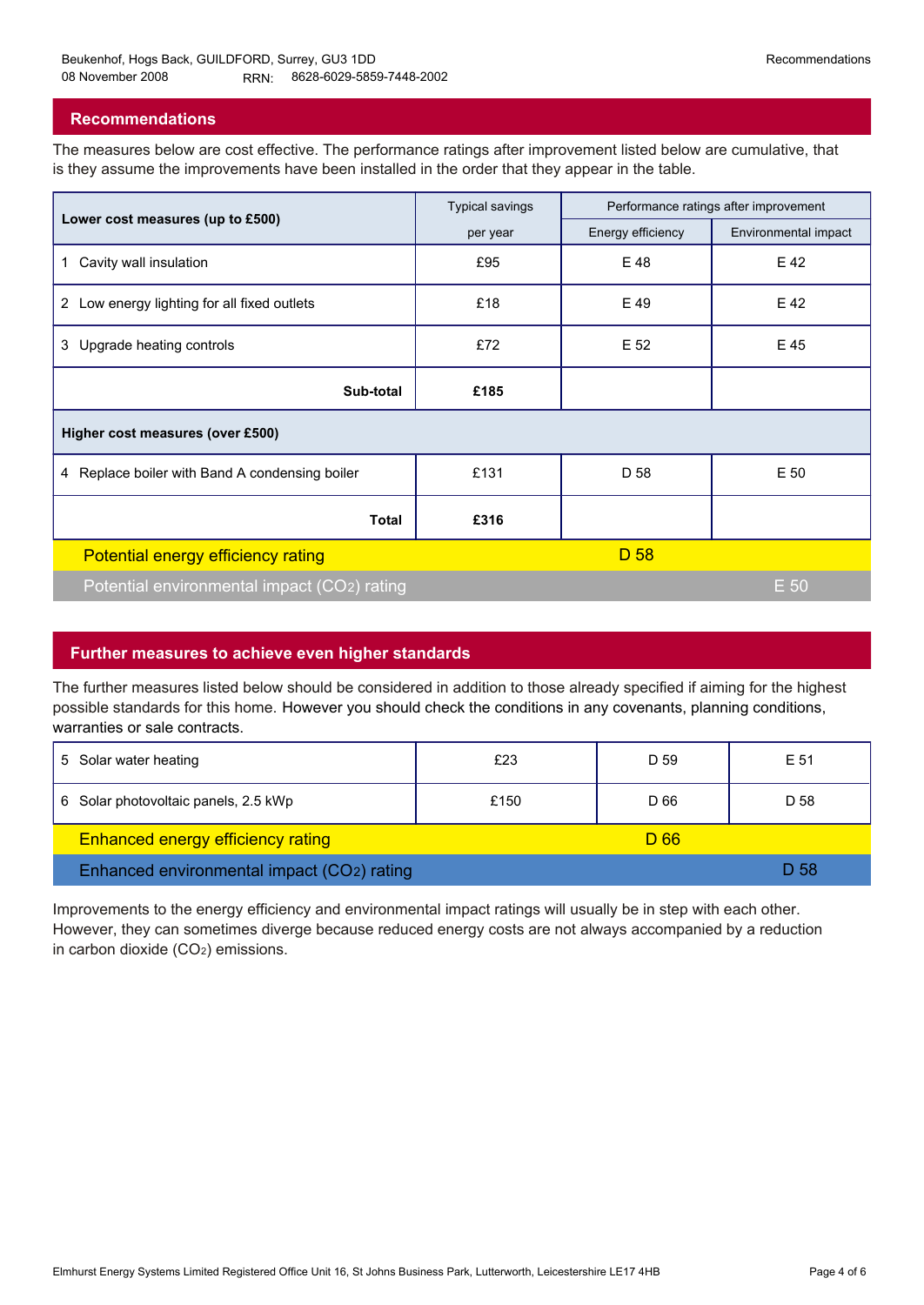## **About the cost effective measures to improve this home's energy ratings**

If you are a tenant, before undertaking any work you should check the terms of your lease and obtain approval from your landlord if the lease either requires it, or makes no express provision for such work.

## **Lower cost measures (typically up to £500 each)**

These measures are relatively inexpensive to install and are worth tackling first. Some of them may be installed as DIY projects. DIY is not always straightforward, and sometimes there are health and safety risks, so take advice before carrying out DIY improvements.

#### **1 Cavity wall insulation**

Cavity wall insulation, to fill the gap between the inner and outer layers of external walls with an insulating material, reduces heat loss; this will improve levels of comfort, reduce energy use and lower fuel bills. The insulation material is pumped into the gap through small holes that are drilled into the outer walls, and the holes are made good afterwards. As specialist machinery is used to fill the cavity, a professional installation company should carry out this work, and they should carry out a thorough survey before commencing work to ensure that this type of insulation is suitable for this home. They should also provide a guarantee for the work and handle any building control issues. Further information about cavity wall insulation and details of local installers can be obtained from the National Insulation Association (www.nationalinsulationassociation.org.uk).

#### **2 Low energy lighting**

Replacement of traditional light bulbs with energy saving recommended ones will reduce lighting costs over the lifetime of the bulb, and they last up to 12 times longer than ordinary light bulbs. Also consider selecting low energy light fittings when redecorating; contact the Lighting Association for your nearest stockist of Domestic Energy Efficient Lighting Scheme fittings.

#### **3 Heating controls (room thermostat)**

The heating system should have a room thermostat to enable the boiler to switch off when no heat is required. A competent heating engineer should be asked to do this work. Insist that the thermostat switches off the boiler as well as the pump and that the thermostatic radiator valve is removed from any radiator in the same room as the thermostat.

#### **Higher cost measures (typically over £500 each)**

#### **4 Band A condensing boiler**

A condensing boiler is capable of much higher efficiencies than other types of boiler, meaning it will burn less fuel to heat this property. This improvement is most appropriate when the existing central heating boiler needs repair or replacement, but there may be exceptional circumstances making this impractical. Condensing boilers need a drain for the condensate which limits their location; remember this when considering remodelling the room containing the existing boiler even if the latter is to be retained for the time being (for example a kitchen makeover). Building Regulations apply to this work, so your local authority building control department should be informed, unless the installer is registered with a competent persons schemeą, and can therefore self-certify the work for Building Regulation compliance. Ask a qualified heating engineer to explain the options.

## **About the further measures to achieve even higher standards**

Further measures that could deliver even higher standards for this home. You should check the conditions in any covenants, planning conditions, warranties or sale contracts before undertaking any of these measures. If you are a tenant, before undertaking any work you should check the terms of your lease and obtain approval from your landlord if the lease either requires it, or makes no express provision for such work.

#### **5 Solar water heating**

A solar water heating panel, usually fixed to the roof, uses the sun to pre-heat the hot water supply. This will significantly reduce the demand on the heating system to provide hot water and hence save fuel and money. The Solar Trade Association has up-to-date information on local installers and any grant that may be available.

#### **6 Solar photovoltaic (PV) panels**

A solar PV system is one which converts light directly into electricity via panels placed on the roof with no waste and no emissions. This electricity is used throughout the home in the same way as the electricity purchased from an energy supplier. The British Photovoltaic Association has up-to-date information on local installers who are qualified electricians and on any grant that may be available. Planning restrictions may apply in certain neighbourhoods and you should check this with the local authority. Building Regulations apply to this work, so your local authority building control department should be informed, unless the installer is appropriately qualified and registered as such with a competent persons schemeą, and can therefore self-certify the work for Building Regulation compliance.